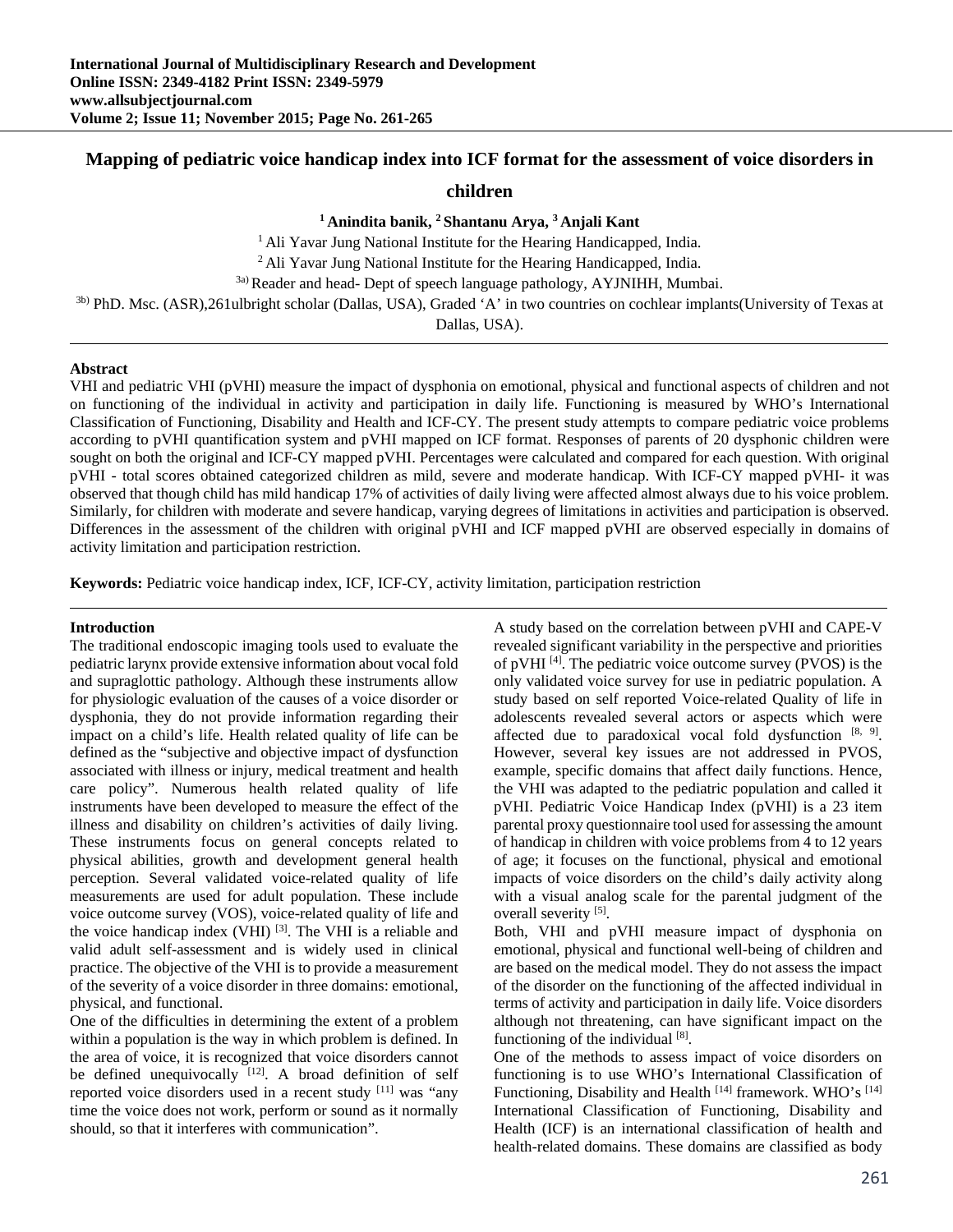functions and structure, activity and participation and environmental factors [14]. The body functions deal with the physiological functions of body systems, while the Activity Limitations deals with difficulties the individual may have in executing tasks or actions. Participation Restrictions accounts for the problems in the nature and extent of a person's involvement in life situations.

WHO (2001) <sup>[14]</sup> has acknowledge that, 'it is difficult to distinguish between "Activities" and "Participation" on the basis of the domains in the Activities and participation component". The activities domain showcases capacity in the standard environment and participation analyses the performance in the real world. The category of Activity limitation delineates the difficulties the individual may have in executing tasks or actions while the domain on participation restriction deals with the problems in the nature and extent of a person's involvement in life situations [10].

The ICF has provided a new foundation for our understanding of health, functioning and disability and serves as a platform to clarify and specify health-related concepts that are frequently used in the medical literature. It puts the notions of 'health' and 'disability' in a new light. By shifting the focus from cause to impact it places all health conditions on an equal footing allowing them to be compared using a common metric- the ruler of health and disability  $[2]$ .

Furthermore, the ICF takes into account the social aspects of disability and does not see disability only as a 'medical' or 'biological' dysfunction but also considers the impact of environmental factors on the individual's functioning. ICF has great potential in rehabilitation research; however, the distinctions between Activity and participation need to be clarified. Despite this shortcoming ICF can provide a universal language and framework for function and disability outcomes and can guide future research efforts.

The ICF is World Health Organization's (WHO) framework which provides a medico-psycho-social perspective in viewing notions of 'health' and 'disability' and it enables holistic assessment of the adult individuals regardless of the disorder. Similarly for children there is a provision of ICF-CY (i.e. Children and Youth).

# **Need for the Study**

A study on the application of ICF in voice disorders through a single case illustration of an adult with voice disorder. In our organization ICF has been used for the assessment and intervention of adults with voice disorders and selected studies have been presented in national and international conferences [9]. For the same, VHI has been was mapped according to the domains and codes of ICF. The pVHI has been recently introduced for assessment of pediatric voice disorders. However, it does not enable holistic assessment of impact of voice disorders on children. Hence, the need for the study.

### **Aim and Objectives**

The present study is an attempt to view pVHI in ICF-CY framework by mapping the existing questions of pVHI to relevant core-sets, and domains of ICF-CY in terms of body functions, activity limitations and participation restrictions (AL/PR) for children with dysphonia. Also, an attempt is made to compare pediatric voice problems according to pVHI quantification system and pVHI mapped on ICF format.

#### **Materials and Methods**

The ICF-CY codes, core-sets and domains were fully mapped on to every question of the pVHI as per WHO-ICF guidelines. Responses of parents of 20 children were sought on the original and modified pVHI. The selected children had varying degrees of dysphonia. The pathologies included were vocal nodules (n-13), vocal cord palsy (n-4), vocal polyps (n-3). The responses were scored on both original pVHI format and mapped pVHI format. Percentage was calculated and compared for each question and clubbed for each domain on ICF-CY.

| For pVHI      |                             |  |  |
|---------------|-----------------------------|--|--|
| <b>Scores</b> | <b>Severity of handicap</b> |  |  |
| $0 - 23$      | No Handicap                 |  |  |
| $24 - 46$     | Mild Handicap               |  |  |
| 47-69         | Moderate Handicap           |  |  |
| 70-92         | Severe Handicap             |  |  |

### **The subjects were divided into groups based on the degree of perceived handicap as follows**

### **Review of Literature**

### **Use of ICF and ICF-CY to assess the impact of voice disorders on functioning**

WHO's International classification of functions (ICF) and International Classification of functions children and youth (ICF-CY) provides a framework within which impact of voice disorders on the functioning of an individual can be assessed more holistically.

WHO  $(2001)$ <sup>[14]</sup> gave a tool by revising the ICDH (International Classification of Impairments, Disability and Handicap) and this tool was called ICF (International Classification of Functions). The ICF conceives of a person's disability as a dynamic interaction among health components and personal factors and is referred to as the ICF interaction model. The ICF model highlights functioning as a component of health. ICF framework can be applied to a variety of communication disorders including voice disorders.

Application of ICF in voice disorders has been described with a single case illustration [9]. The aim of this study was to describe how ICF can be adapted to describe the consequences of voice disorders. The study first describes voice disorders under the four key components of the ICF: Body Functions, Body Structures, Activities and Participation, and Contextual (Environmental and Personal) Factors. It then describes the assessment and treatment tools for voice disorders using the ICF framework. Finally, a case example illustrating how the ICF frames the rehabilitation of an individual with voice disorders is presented.

Children are not "small adults" and the functioning in children is different from the functioning in adults. The participation areas and primary environments in which the child functions differ from those of an adult. Thus, ICF-CY was designed by WHO <sup>[14]</sup> to document the characteristics of health and functioning in children and youth from birth to 18 years of age. The ICF-CY offers a conceptual framework and a common language and terminology for recording problems manifested in infancy, childhood and adolescence involving functions and structures of the body, activity limitations and participation restrictions, and environmental factors important for children and youth.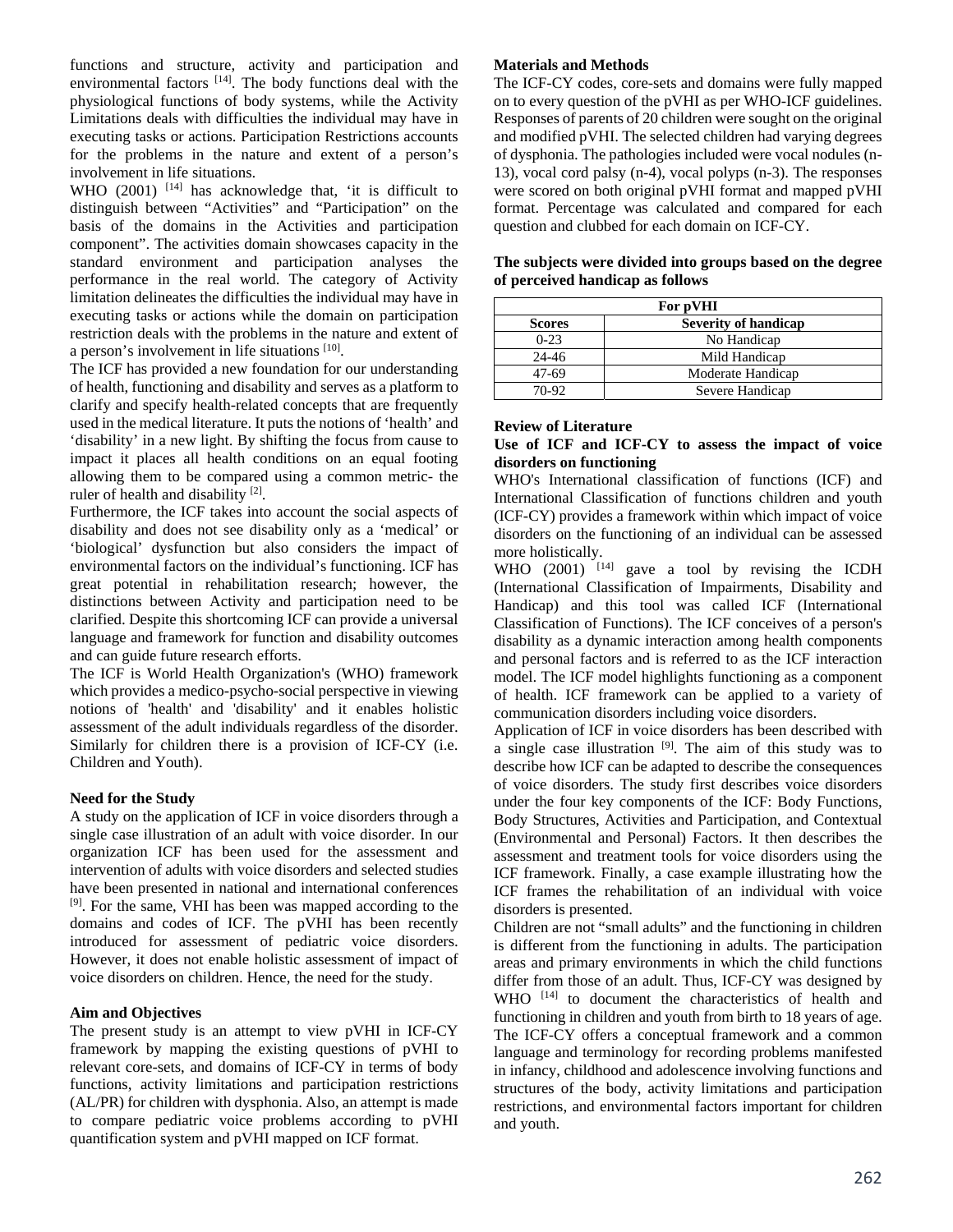The application of ICF-CY framework to communication disorders in children was described by  $[17]$ . In the study, the primary focus of 56 assessment tools and 22 intervention approaches for children with speech impairment was categorized using the ICF-CY. Their analysis demonstrated speech-language pathologists' current emphasis on Body Functions when working with children with speech impairment. Finally, the paper presented a discussion of role of the ICF-CY for children with communication disability. Thus, the ICF-CY framework can be used to develop assessment tools and planning intervention programs for children with communication disorders. ICF- CY framework has been used to design assessment tools or is used in combination with some assessment tools for holistic assessment of children.

An assessment tool which reflected the functional profile of preschool children with autism was developed for children with autism based on ICF-CY framework [18]. A study used the ICF-CY classification to holistically assess a 7 year old child with untelligible speech in his single case illustration [17].

#### **Studies related to ICF and ICF-CY in India**

A study which was carried out on the application of ICF to evaluate hyperfunctional voice disorders in adults. A questionnaire was developed to evaluate hyperfunctional voice disorders in adults using ICF framework [16].

A study reported that all aspects of a person's life (development, participation and environment) are incorporated into ICF instead of solely focusing on an individual's medical diagnosis. The ICF classification possesses a number of characteristics which make it an ideal framework for reviewing and assessing individual needs and strengths [10].

Very few studies using the ICF-CY framework have been reported for children with voice disorders in India. Hence the present research has been designed so as to use the ICF-CY framework in the assessment of voice parameters, activity and participation in children with voice disorders.

# **Results and Discussion**

The original pVHI scoring are as follows- 1 child with vocal polyp – mild severity, 18 children (3 with vocal cord palsy, 13 with vocal nodules and 2 with vocal congestion) moderate severity and 1 child with vocal cord palsy rated as severe handicap.

When ICF-CY mapped pVHI only scores or numerical values were not obtained as per ICF-CY guidelines. But varied scores were obtained for the various domains which are as follows:

1. For the child with mild severity- 68.18% of the items under body functions were never affected and 27.27% were affected sometimes while 4.55% were almost never affected. 83.33% of activities and participation were never affected; for example, 'voice difficulties restrict personal, social and educational activities' while 16.67% were almost never affected. When the original pVHI is used without mapping just a total score of 29 is obtained which is just a number. Although physical, functional and emotional aspects get a score, such a score fails to describe the impact of the voice disorder on the activity and participation of the individual in daily situations. The results have been illustrated in the tables1 and 2 respectively.

**Table 1:** Scores of pVHI for mild handicap group

| Score on pVHI  |                   |  |  |
|----------------|-------------------|--|--|
| <b>Domains</b> | <b>Mean Score</b> |  |  |
| Physical       |                   |  |  |
| Functional     |                   |  |  |
| Emotional      |                   |  |  |
| Total          |                   |  |  |

**Table 2:** Percentage of domains of pVHI mapped on ICF-CY for mild handicap group

| Domains                    | Percentage of frequency of experience |                     |                  |                      |               |
|----------------------------|---------------------------------------|---------------------|------------------|----------------------|---------------|
|                            | <b>Never</b>                          | <b>Almost never</b> | <b>Sometimes</b> | <b>Almost always</b> | <b>Always</b> |
| Body functions             | 68.18%                                | 4.55%               | 27.27%           |                      |               |
| Activity and participation | 83.33%                                | 16.67%              |                  |                      |               |

2. For 18 children rated as moderate varied responses were observed in activity limitation and participation restriction. For example for some children the following was obtained— 27.27% of the body functions affected sometimes, 18.19% almost never; 9.09% never; 9.09% almost always. 14.28% of activities and participation affected sometimes; 42.85% almost always; 42.85% always. It can be observed from the above that although the children are rated as having moderate handicap, the degree to which the body functions or activities are limited and participation is restricted vary from children to children.

The results have been illustrated in the tables 3 and 4 respectively.

**Table 3:** Scores of pVHI for moderate handicap group

| Score on pVHI  |                   |  |  |  |
|----------------|-------------------|--|--|--|
| <b>Domains</b> | <b>Mean Score</b> |  |  |  |
| Physical       | 20                |  |  |  |
| Functional     |                   |  |  |  |
| Emotional      |                   |  |  |  |
| Total          |                   |  |  |  |

**Table 4:** Percentage of domains of pVHI mapped on ICF-CY for moderate handicap group

| <b>Domains</b>             | Percentage of frequency of experience |              |                  |                      |        |
|----------------------------|---------------------------------------|--------------|------------------|----------------------|--------|
|                            | <b>Never</b>                          | Almost never | <b>Sometimes</b> | <b>Almost always</b> | Alwavs |
| Body functions             | 9.09%                                 | 18.19%       | 27.27%           | 9.09%                |        |
| Activity and participation |                                       |              | 14.28%           | 42.85%               |        |

3. For the child with severe rating 72.3% of the items under body functions were affected always and 27.27% were affected sometimes; 86.66% of items under activities and participation

were always affected. The results have been illustrated in the tables 5 and 6 respectively.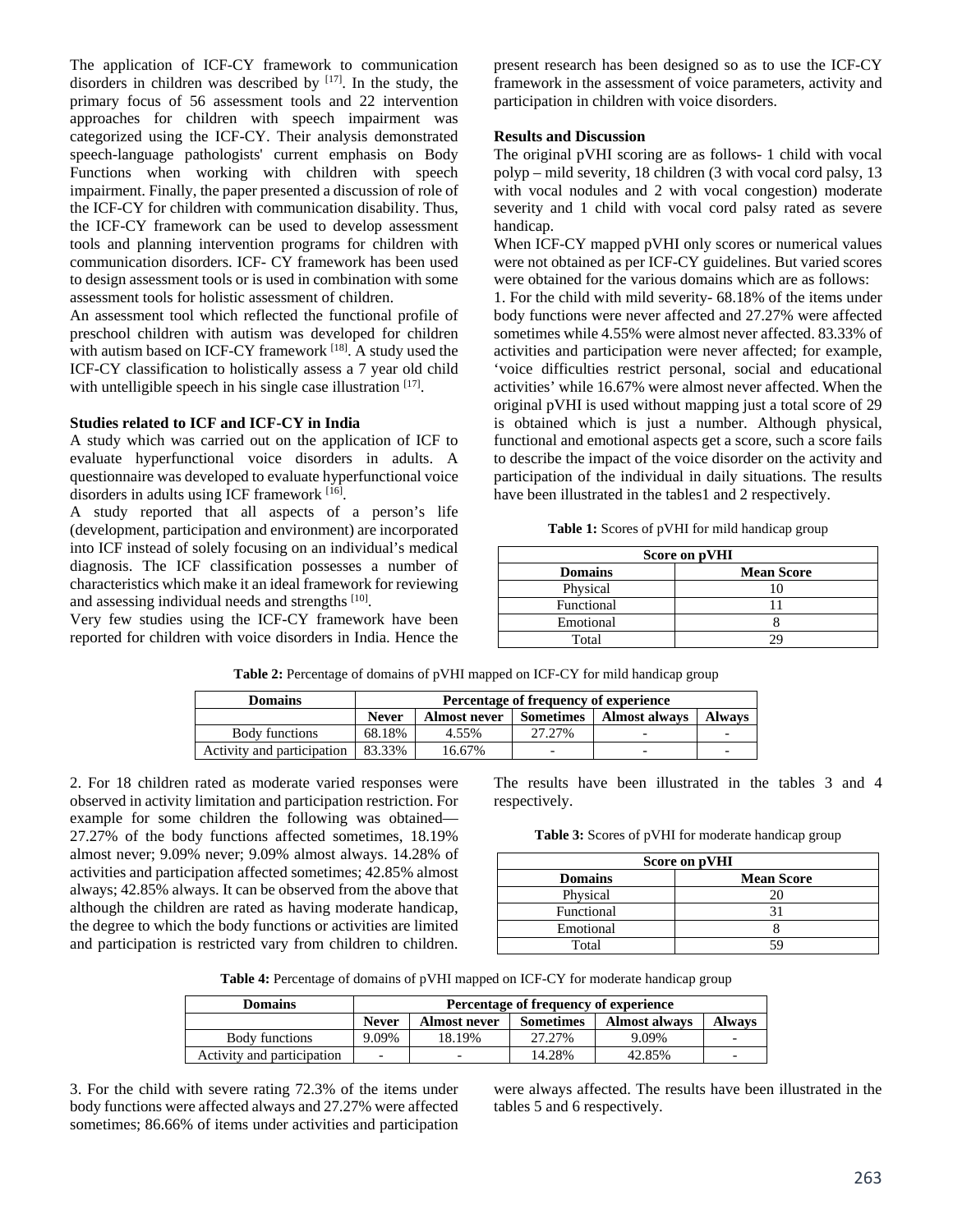#### **Table 5:** Scores of pVHI for severe handicap group

| Score on pVHI  |                   |  |  |  |
|----------------|-------------------|--|--|--|
| <b>Domains</b> | <b>Mean Score</b> |  |  |  |
| Physical       | 39                |  |  |  |
| Functional     | 24                |  |  |  |
| Emotional      |                   |  |  |  |
| Total          | 78                |  |  |  |

**Table 6:** Percentage of domains of pVHI mapped on ICF-CY for severe handicap group

| <b>Domains</b>             | Percentage of frequency of experience |                     |                  |                      |               |
|----------------------------|---------------------------------------|---------------------|------------------|----------------------|---------------|
|                            | <b>Never</b>                          | <b>Almost never</b> | <b>Sometimes</b> | <b>Almost always</b> | <b>Always</b> |
| Body functions             |                                       |                     | 27.27%           |                      | 72.3%         |
| Activity and participation |                                       |                     |                  |                      | 86.66%        |

There appears to be a dearth of studies investigating the use of ICF mapped pVHI in children with voice disorders making results incomparable. In a study  $[9]$ , the aim was to describe how the World Health Organization's International Classification of Functioning, Disability and Health (ICF) can be adapted to describe the consequences of voice disorders. It first describes voice disorders under the four key components of the ICF: Body Functions, Body Structures, Activities and Participation, and Contextual (Environmental and Personal) Factors. It then describes the assessment and treatment tools for voice disorders using the ICF framework. Finally, a case example illustrating how the ICF frames the rehabilitation of an individual with voice disorders is presented. However, this study was done on adults having voice disorders and not children. Hence, results cannot be compared.

In a study  $[1]$ , comprehensive investigation was done to study the impact of voice problems in teachers in Hong Kong. In this study, a total of 348 participants (239 student teachers and 109 student speech therapists) were given a questionnaire to compare their knowledge of voice care, voice conditions and the impact of voice problems in the two groups. The results suggested that the student teacher group had less appropriate knowledge of voice care than the student speech therapist group. The student teacher group was also found to have greater impact of voice problems on the areas of work, communication, social life and personal emotions than the student speech therapist group. However, the questionnaire used was not ICF or ICF-CY based.

# **Summary and Conclusions**

The aim of the present study was to use the pVHI and to map it according to the domains of ICF to serve a similar role in the evaluation of the effects of dysphonia on the pediatric population. The results reveal scores which were highly comparable.

Differences in the assessment of the children with original pVHI and ICF mapped pVHI are highlighted. Significant differences were found amongst the subjects especially in the domains of activity limitation, participation restriction and body functions, thus, acknowledging the importance of using ICF for the holistic assessment of clients.

In clinical practice it is necessary to obtain holistic picture of the child's voice problem and its impact in the real world. The questions mapped against the ICF core-sets not only helps to delineate the problems related to activity limitation and participation restrictions and body functions as a result of

dysphonia but may also help in defining the therapy goals on case-to-case basis.

# **References**

1. Chan Ka-yee. A comparison of the impact of voice problems on student teachers and student speech therapists. Unpublished thesis in completion of Bachelor in Science, (Speech and Hearing Science) at Hong Kong University, 2006.

http://lookup.lib.hku.hk/lookup/bib/B40227911 accessed on 30/12/13.

2. Cieza A, Bickenbach J, Chatterji S. The ICF as a conceptual platform to specify and discuss health and health-related concepts. Gesundheitswesen. 2008; 70(10):e47-56.

doi: 10.1055/s-2008-1080933. Epub 2008 Oct 17

- 3. Jacobson B, Johnson A, Grywalski C, Silbergleit A, Jacobson G, Michael SB *et al*. The voice handicap index:development and validation, American Journal of Speech-Language Pathology 1997; 6:66-70. doi:10.1044/1058-0360.0603.66
- 4. Johnson K, Brehm SB. Comparison of Pediatric Voice Handicap Index with Perceptual Voice Analysis in pediatric patients with vocal fold lesions. Arch Otolaryngol Head Neck Surgical, 137(12), 1258-1262. doi:10.1001/archoto.2011.193.
- 5. Karen Zur B, Stephanie Cotton, Lisa Kelchner, Susan Baker, Barbara Weinrich, Linda Lee. Pediatric Voice Haicap Index (pvhi): A new tool for evaluating pediatric dysphonia. International Journal of Pediatric Otorhinolaryngology 2007; 71:77-82. doi:10.1016/j.ijporl.2006.09.004
- 6. Karolyn L, Mirasola, Nicole Braun, Joel H, Blumi. Selfreported Voice-related Quality of Life in Adolescents with Paradoxical Vocal Fold Dysfunction. Journal of voice. 2008; 22(3):373-378.

doi: 10.1016/j.jvoice.2006.11.003

- 7. Klassen AF, Landgraf JM, Lee SK. Health related quality of life in 3 and 4 year old children and their parents: preliminary findings about a new questionnaire. Health and Quality of Life Outcomes, 2003, 1-81. doi:10.1186/1477-7525-1-81
- 8. Ma E, Yiu E. Voice activity and participation profile: Assessing the impact of voice disorders on daily activities. Journal of Speech, Language, and Hearing Research 2001; 44:511-524.